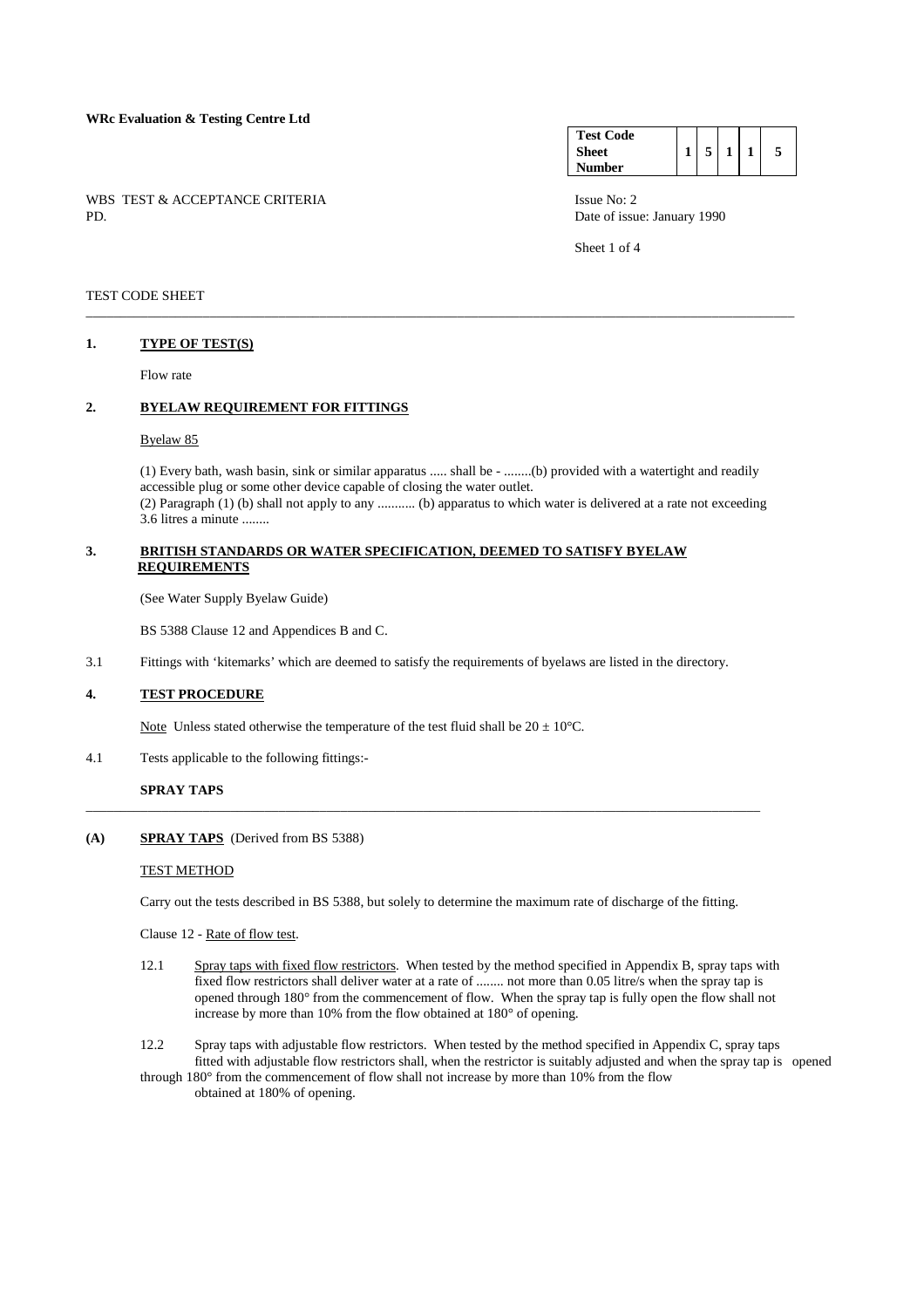| <b>Test Code</b> |  |  |  |
|------------------|--|--|--|
| <b>Sheet</b>     |  |  |  |
| Number           |  |  |  |

Issue No: 2 Date of Issue: January 1990

Sheet 2 of 4

## APPENDIX B

\_\_\_\_\_\_\_\_\_\_\_\_\_\_\_\_\_\_\_\_\_\_\_\_\_\_\_\_\_\_\_\_\_\_\_\_\_\_\_\_\_\_\_\_\_\_\_\_\_\_\_\_\_\_\_\_\_\_\_\_\_\_\_\_\_\_\_\_\_\_\_\_\_\_\_\_\_\_\_\_\_\_\_\_\_\_\_\_\_\_\_\_\_\_\_\_\_\_\_\_\_\_\_

Method of measuring the rate of flow through spray taps fitted with a fixed flow restrictor.

### B.1 Object

The object of the test is to determine whether or not the specimen spray tap will deliver water at the specified rates.

B.2 Apparatus

The following are required.

- B.2.1 A water supply having a minimum pressure of 4.50 bar and a minimum rate of flow, when the supply pipe is open to atmosphere, of 0.10 litre/s.
- B.2.2 A stopvalve.
- B.2.3 A pressure regulator capable of reducing the supply pressure to the test pressures required.
- B.2.4 A flowmeter, graduated in ml/s and accurate to ±2%.
- B.2.5 A pressure gauge, graduated in bar and accurate to  $\pm 2\%$ .
- B.2.6 A copper tube of 15mm outside diameter in accordance with BS2871: Part 1.
- B.2.7 Fittings necessary to complete the test apparatus shown in Figure 3. The bore of any fitting shall be at least equal to the bore of the copper tube (see B.2.6) used in the apparatus to avoid constriction of the waterway.
- B.3 Procedure

 Connect the apparatus to the water supply. Install the number 1 restrictor in the spray tap. Connect the spray tap to the rest apparatus.

With the stopvalve fully open, and the spray tap closed, adjust the supply pressure to the test pressure specified in Table 1 for number 1 flow restrictors. Open the spray tap by rotating its hand control through 180° from the commencement of flow. Record the rate of flow. Open the spray tap fully. Record the rate of flow.

 Repeat the procedure with number 2 and number 3 flow restrictors installed in the spray tap and using the appropriate test pressures specified in Table 1.

#### B.4 Recording

Record whether or not each combination of spray and fixed restrictor will deliver water at the specified rates.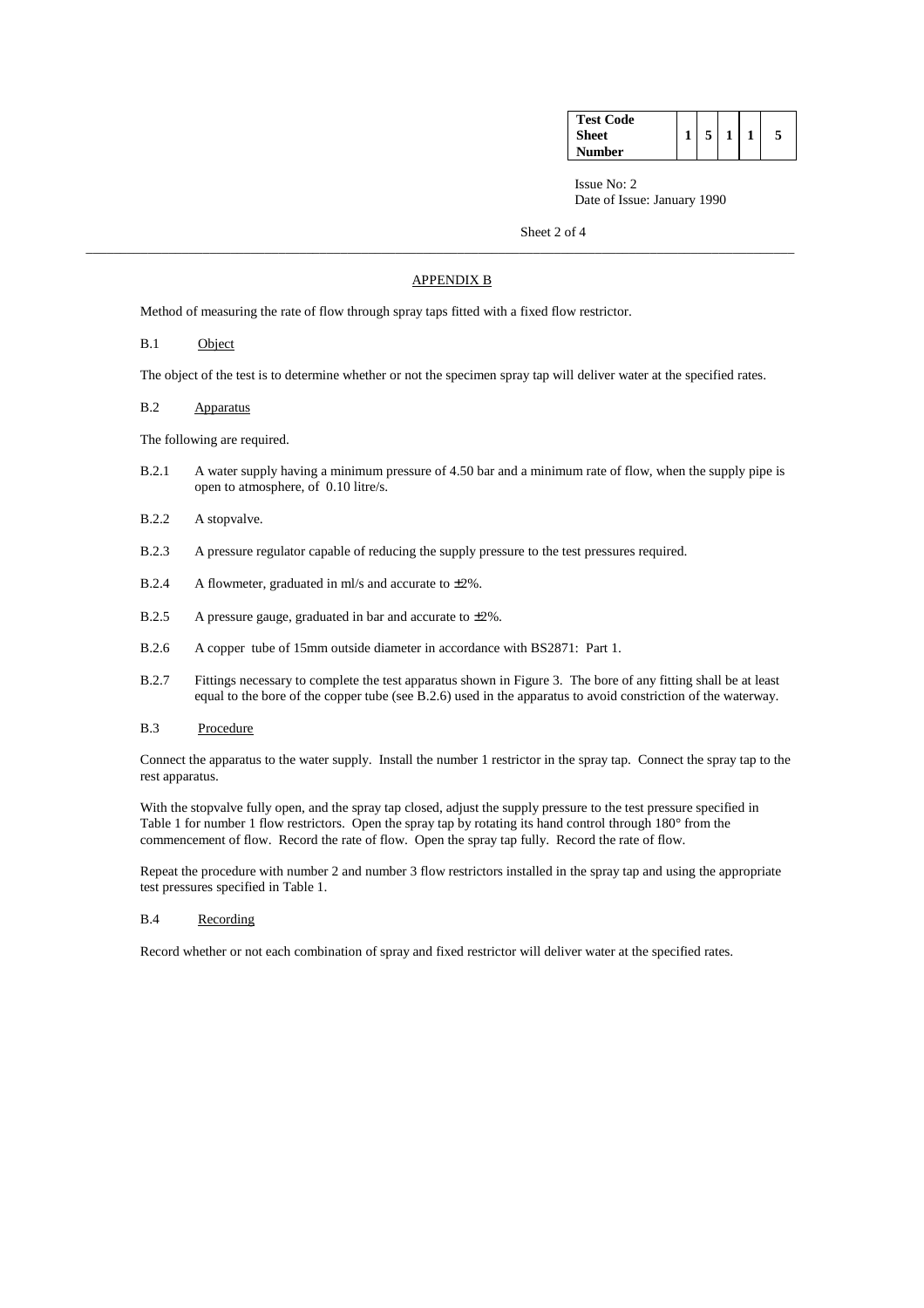| <b>Test Code</b> |  |  |  |
|------------------|--|--|--|
| <b>Sheet</b>     |  |  |  |
| Number           |  |  |  |

 Issue No: 2 Date of Issue: January 1990

Sheet 3 of 4

## APPENDIX C

\_\_\_\_\_\_\_\_\_\_\_\_\_\_\_\_\_\_\_\_\_\_\_\_\_\_\_\_\_\_\_\_\_\_\_\_\_\_\_\_\_\_\_\_\_\_\_\_\_\_\_\_\_\_\_\_\_\_\_\_\_\_\_\_\_\_\_\_\_\_\_\_\_\_\_\_\_\_\_\_\_\_\_\_\_\_\_\_\_\_\_\_\_\_\_\_\_\_\_\_\_\_\_

Method of measuring the rate of flow through spray taps fitted with an adjustable or self adjusting flow restrictor.

## C.1 Object

The object of the test is to determine whether or not specimen spray tap will deliver water at the specified rates.

C.2 Apparatus

The apparatus shall be as specified in B.2.

C.3 Procedure

Connect the apparatus to the water supply. Connect the spray tap to the apparatus.

 With the stopvalve fully open, and the spray tap closed, adjust the pressure regulator to give a supply pressure of 0.27 bar. Open the spray tap by rotating its hand control 180° from the commencement of flow. Adjust the flow restrictor until the rate of flow specified in 12.2 is achieved. Record the rate of flow. Open spray tap fully. Record the rate of flow.

Repeat the above procedure using a supply pressure of 3 bar.

C.4 Recording

Record whether or not spray tap, with the adjusted restrictor, will deliver water at the specified rates.

| <b>BS</b> flow restrictor | Working pressure range |      | Test flow pressure |
|---------------------------|------------------------|------|--------------------|
| number                    | Min                    | Max  |                    |
|                           | bar                    |      | bar                |
|                           | 0.27                   | 0.60 | 0.40               |
|                           | 0.60                   | 1.35 | 0.90               |
|                           | 1.35                   | 3.00 | 2.00               |
|                           |                        |      |                    |

Table 1 - Working pressure ranges and test pressures for fixed flow restrictors

| <b>Fest Code</b> |  |  |  |
|------------------|--|--|--|
|                  |  |  |  |